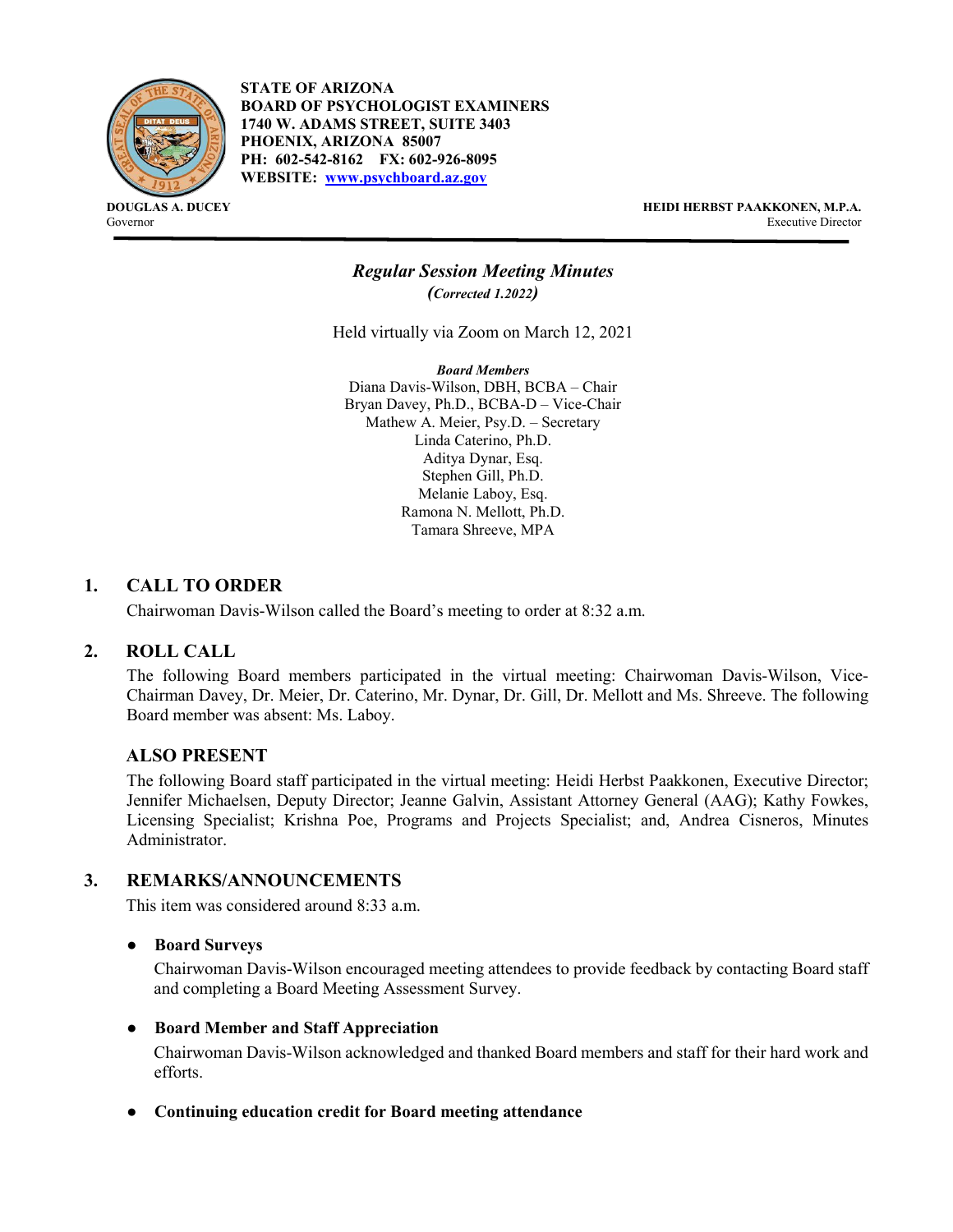Chairwoman Davis-Wilson announced that meeting attendees were eligible for continuing education credit. She stated that codewords would be provided throughout today's meeting that attendees are to email Board staff within one week of the meeting to receive the credit.

## ● **Student Intern Introductions Elizabeth Bronold Caitlin Doherty**

Ms. Bronold and Ms. Doherty participated in the virtual meeting and reported on their internship progress and their respective areas of research. Executive Director Herbst Paakkonen reported that Ms. Bronold and Ms. Doherty have been very professional and eager, and that both have met or exceeded established milestones throughout the internship process. She informed the Board that Ms. Bronold and Ms. Doherty will present their projects to the Board at a future meeting. The Board welcomed them both to the team.

### **4. CALL TO THE PUBLIC**

This item was considered around 8:41 a.m.

No individuals addressed the Board during the Call to the Public.

### **5. COUNSEL UPDATE**

This item was considered around 8:42 a.m.

AAG Galvin reported that the matter involving Dr. Sadeh is in Superior Court and that the State's answering brief on the Board's behalf is due next month.

## **6. CONSENT AGENDA - DISCUSSION, CONSIDERATION, AND POSSIBLE ACTION**

The Consent Agenda was considered around 8:42 a.m.

**MOTION: Vice-Chairman Davey moved for the Board to approve the items as listed under the Consent Agenda.** 

**SECOND: Mr. Dynar** 

**VOTE: The following Board members voted in favor of the motion: Chairwoman Davis-Wilson, Vice-Chairman Davey, Dr. Meier, Dr. Caterino, Mr. Dynar, Dr. Gill and Ms. Shreeve. The following Board member was absent: Ms. Laboy and Dr. Mellott.**

**VOTE: 7-yay, 0-nay, 0-abstain, 0-recuse, 2-absent. MOTION PASSED.** 

### **A. APPROVAL OF MINUTES**

- **● February 12, 2021 Regular Session Minutes**
- **● February 12, 2021 Executive Session Minutes**
- **● September 4, 2020 Regular Session Minutes (proposed revisions)**

## **B. EXECUTIVE DIRECTOR'S REPORT**

## **C. DISCUSSION/DECISION REGARDING PSYCHOLOGIST APPLICATIONS**

### **Requesting Approval to Sit for Examination (EPPP) Only**

- **1)** Denisha E. Liggett, Psy.D.
- **2)** Jessica J. Moore, Psy.D.
- **3)** Jodi Tichi, Psy.D.
- **4)** Luis R. Sanchez, Ph.D.
- **5)** Michele E. Stathatos, Ph.D.
- Minja Vallo, Psy.D.
- **6)**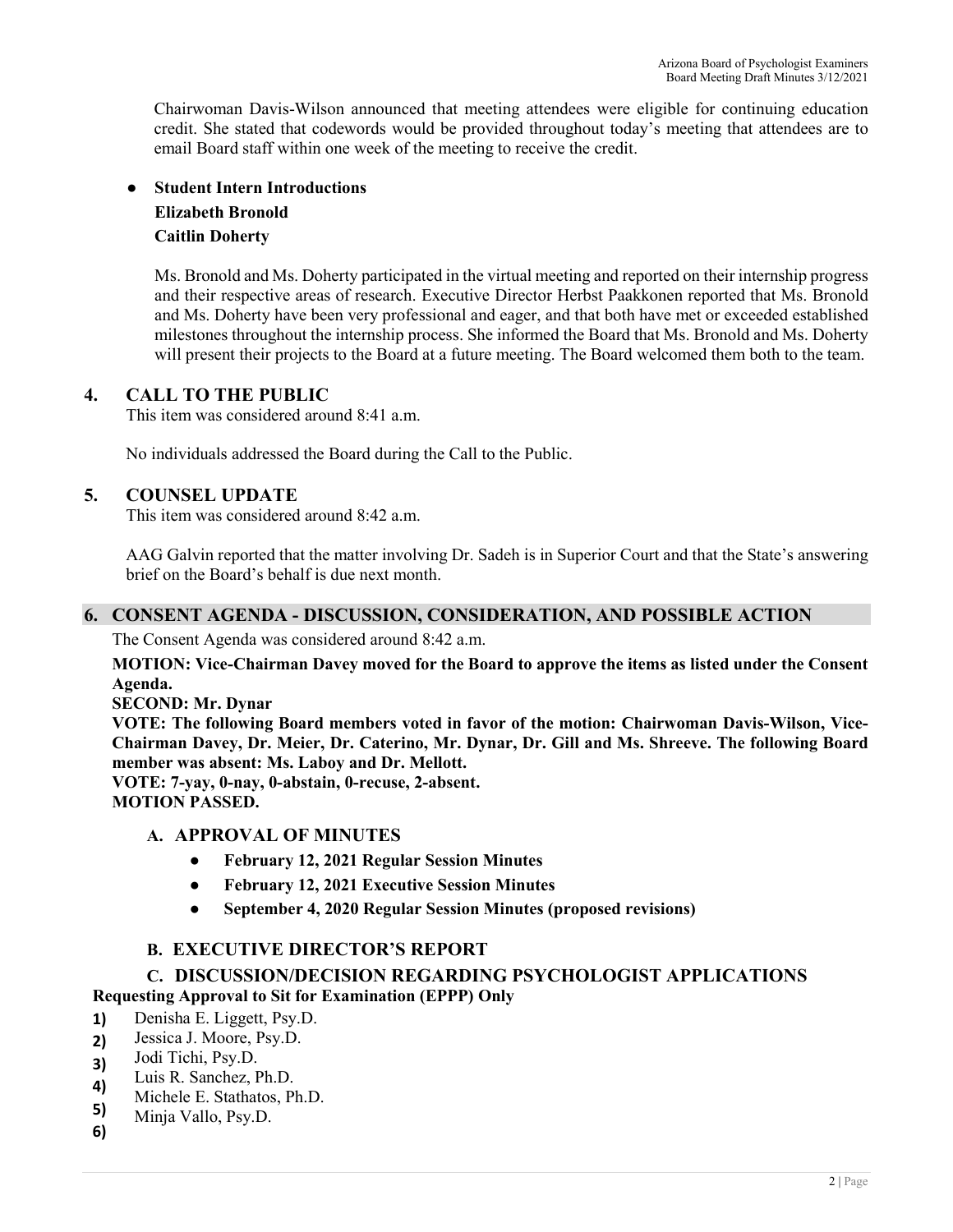#### **Requesting Approval to Sit for Examination (EPPP) & Licensure**

- **1)** Amy Leigh Becker, Psy.D.
- **2)** Dawn M. Wear, Ph.D.
- **3)** Eva Marie Nicolas, Psy.D.
- **4)** Tessa Hamilton, Ph.D.
- Veronica Poore, Psy.D.
- **5)**

#### **Requesting Approval for Licensure by Waiver**

**1)** Rosemary Hodges, Ph.D.

#### **Requesting Approval for Licensure by Credential**

- **1)** Carla Natalucci-Hall, Psy.D.
- **2)** Sarah Banks, Ph.D.

#### **Requesting Approval of Temporary Licensure and to Sit for EPPP**

**1)** Oksana Skyarov, Psy.D.

#### **Requesting Approval for Licensure by Universal Recognition**

- **1)** Jeannette Higgins, Psy.D.
- **2)** Nicole Ridout, Psy.D.

### **D. DISCUSSION/DECISION REGARDING BEHAVIOR ANALYST APPLICATIONS**

- **1)** Adriana Diaz, M.Ed.
- **2)** Alannah Coley, Eisenmann
- **3)** Elizabeth Johnson, M.S.
- **4)** Joseph Michael Kamen, M.S.
- **5)** Kate Horner, M.S.
- **6)** Kelsey Erdmann, M.Ed.
- Kylie Cairen Holt, M.S.
- **7)** Lloyd Gilbert, M.S.
- **8)** Madeline Roznos, M.S.Ed.
- **9)** Steven Hassien, M.Ed.
- **10)** Terri Ann Yonge Julian, M.Ed.
- **11)** Tessa Grabowsky, M.S.
- **12)** Yarelis Lopez Alvarez, M.S.
- **13)** Franchesca M. Moore, M.A.
- **14)**

## **E. DISCUSSION, CONSIDERATION, AND POSSIBLE ACTION REGARDING THIRD REQUEST TO RETAKE EPPP FROM BENIUS M. BEARD, PSY.D., TEMPORARY LICENSE HOLDER TL-27.**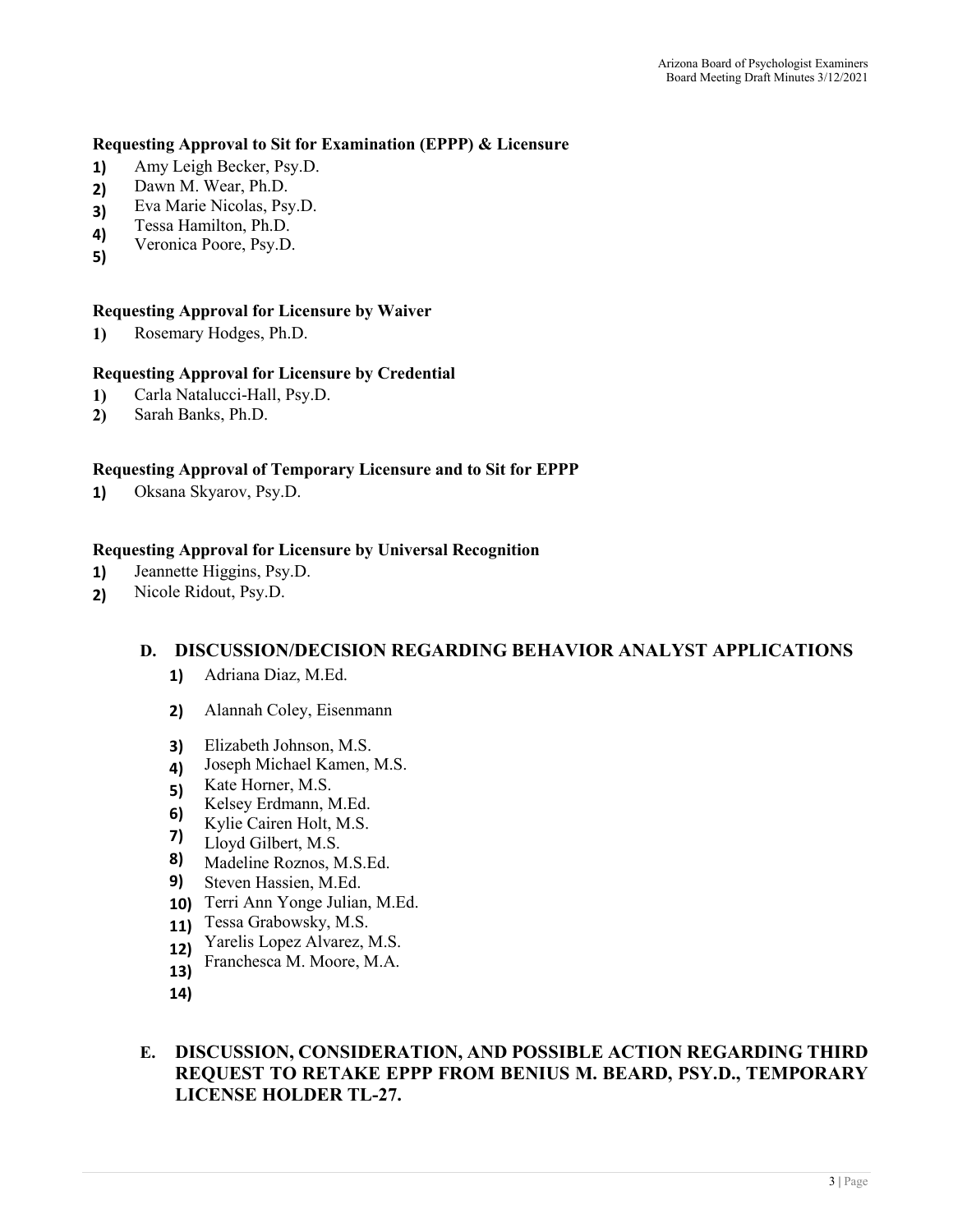- **F. DISCUSSION, CONSIDERATION, AND POSSIBLE ACTION REGARDING APPLICATION FOR EXAM AND LICENSURE FROM JEFFREY S. MINTERT, PH.D.**
- **G. DISCUSSION, CONSIDERATIONS, AND POSSIBLE ACTION REGARDING APPLICATION FOR TEMPORARY LICENSURE AND TO SIT FOR THE EPPP FROM XANAT I. MARTINEZ, PSY.D.**

#### **TIMED ITEMS – 8:45 A.M.**

# **7. DISCUSSION, CONSIDERATION AND POSSIBLE ACTION REGARDING ACCEPTANCE OF A PROPOSED LETTER OF CONCERN FOR DR. CAROL GANDOLFO, PSY.D., IN COMPLAINT NO. T-20-08 AND/OR INITIAL CASE REVIEW**

This item was considered around 8:47 a.m.

Dr. Gill was recused from the consideration of this matter.

Dr. Gandolfo and Attorneys Larry Cohen and Jonathan Riches participated in the virtual meeting during the Board's consideration of this matter.

AAG Galvin reported that this matter was scheduled for initial case review to determine whether Dr. Gandolfo was practicing psychology in Arizona without a license. She stated the parties negotiated the possible settlement of a Letter of Concern for the Board's consideration. AAG Galvin asked the Board to consider accepting the proposed settlement and vacate the initial case review to resolve this matter.

Mr. Riches reported that Dr. Gandolfo has been a licensed psychologist and family therapist in California for over 20 years. He stated that they provided voluminous documentation that demonstrated Dr. Gandolfo has not engaged in the unlawful practice of psychology. Mr. Riches stated that Dr. Gandolfo provided consulting services to institutional entities located in California and explained that these consultation services did not involve treatment of patients or delivery of any psychology services. He assured the Board that the services were provided in California where Dr. Gandolfo holds licensure and asked the Board to approve the proposed Letter of Concern to resolve this matter.

Dr. Meier observed that the address provided for the consulting services is located in Sedona, Arizona, and he questioned whether those services were provided to the California entities telephonically while Dr. Gandolfo was physically present in Arizona. Mr. Riches stated that some of the consulting services were provided via email and mail, but could not say whether they were conducted over the phone. Dr. Meier stated his concerns regarding the allegations of practicing psychology without a license if the consulting services were being provided by Dr. Gandolfo while she was in Arizona. AAG Galvin clarified that the entities with which Dr. Gandolfo was consulting were located in California where she was and remains licensed.

Ms. Shreeve questioned whether consulting services were provided to entities or individuals located in Arizona, noting that the information gathered during the investigation showed that Dr. Gandolfo had been providing services to the Sedona Fire Department. Dr. Meier pointed out that documentation submitted by the Sedona Fire Department indicated that Dr. Gandolfo provided peer support services and did not represent herself as a licensed psychologist. Dr. Meier stated that he remained concerned that Dr. Gandolfo may have been practicing telepsychology in Arizona without a license. Mr. Riches reiterated that they provided voluminous documentation to demonstrate that Dr. Gandolfo was not providing psychology services.

#### **MOTION: Ms. Shreeve moved for the Board to vacate the initial case review in this matter and accept the Letter of Concern as final adjudication. SECOND: Chairwoman Davis-Wilson**

Dr. Meier stated his concerns that it was unclear whether psychology services were provided telephonically to the California entity while Dr. Gandolfo was located in Arizona.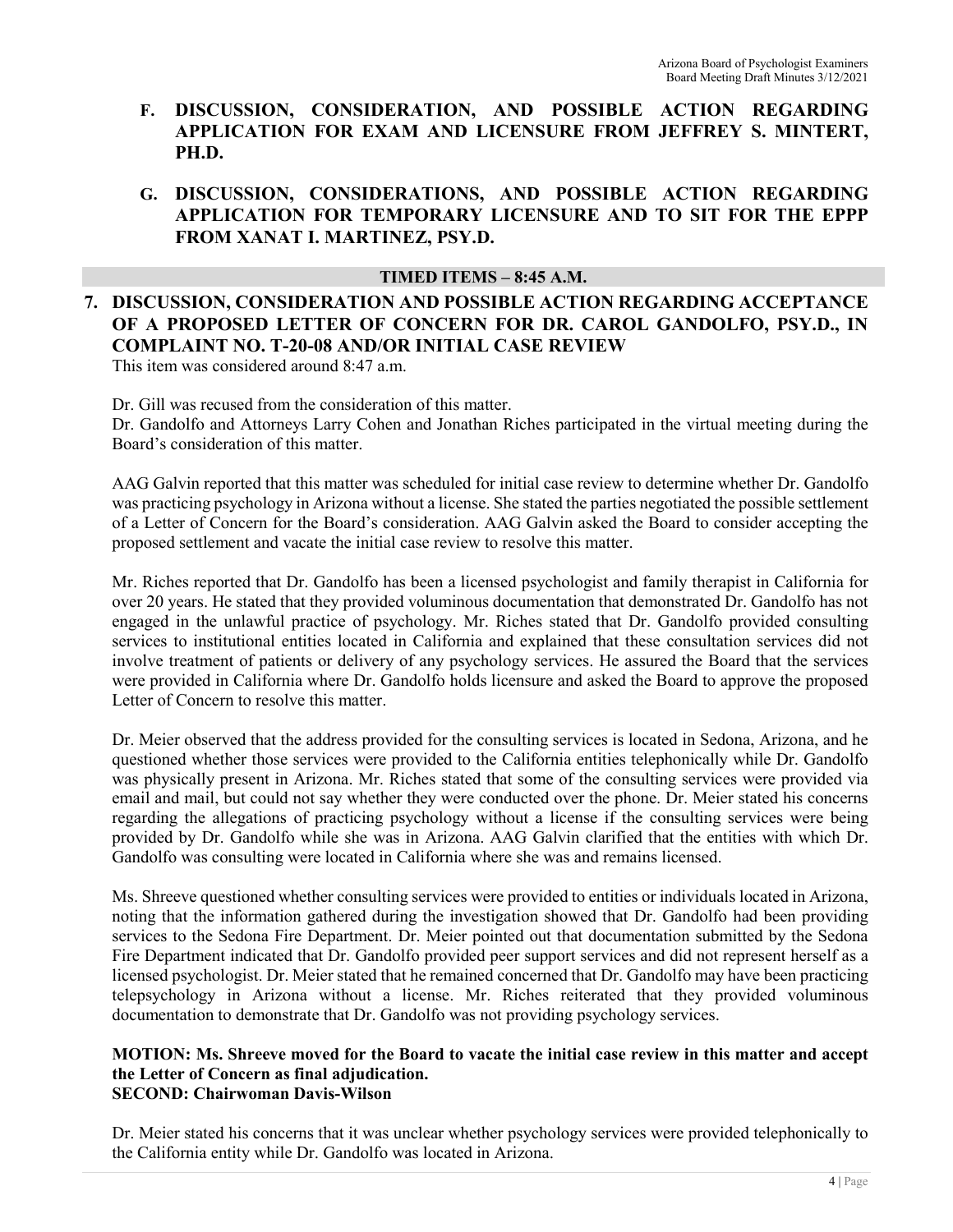**VOTE: The following Board members voted in favor of the motion: Chairwoman Davis-Wilson, Vice-Chairman Davey, Dr. Caterino, Mr. Dynar, Ms. Shreeve. The following Board member voted against the motion: Dr. Meier. The following Board members were absent: Ms. Laboy and Dr. Mellott. VOTE: 5-yay, 1-nay, 0-abstain, 1-recuse, 2-absent. MOTION PASSED.** 

## **8. DISCUSSION, CONSIDERATION, AND POSSIBLE ACTION TO APPROVE THE COMMITTEE ON BEHAVIOR ANALYSTS RECOMMENDATION TO ISSUE A NON-DISCIPLINARY LETTER OF CONCERN AND ORDER FOR CONTINUING EDUCATION AND SELF-STUDY TO DYLAN HUFF, M.ED., FOR COMPLAINT NO. 20-51 AND/OR INITIAL CASE REVIEW**

This item was considered around 9:02 a.m. at which time Dr. Mellott joined the virtual meeting.

Deputy Director Michaelsen reported that a complaint was filed by the attorney of a client's mother regarding the individuals involved in Agenda Item Nos. 8 and 9, Mr. Dylan Huff and Ms. Paige Huff. The parties were present with Attorney Mandi Karvis and participated in the virtual meeting during the Board's consideration of this matter. Deputy Director Michaelsen summarized that the complaint alleged that Mr. Huff authored a transition of care letter for the client which contained information about the client's mother that she felt portrayed her in an unfavorable light. The complaint also alleged that Ms. Huff engaged in unlicensed practice and provided supervision to individuals employed and those pursuing licensure. The CBA reviewed the cases and recommended issuance of a Letter of Concern and that Ms. Paige be granted licensure contingent upon entering into a consent agreement with the Board.

Ms. Karvis stated that they support the recommendations from the CBA regarding both matters. She stated that her clients have already addressed the concerns raised in this case and have taken action to address clearing up roles within the organization and with respect to documentation issues. Ms. Karvis stated that Mr. and Ms. Huff have been open and forthcoming with the Board about their practice shortcomings and areas of improvement, and have started looking into courses and organizations that they were recommended to join to help further their business to ensure compliance with regulation and statutes.

Dr. Caterino questioned whether students supervised by Ms. Huff were affected by the fact that she was not licensed during that time. The Board observed that the individuals that were supervised by Ms. Huff were direct line staff that were not working towards certification.

**MOTION: Ms. Shreeve moved for the Board to accept the Letter of Concern and Order for CE and selfstudy for Mr. Huff, and to refer this matter to the BACB. SECOND: Vice-Chairman Davey VOTE: The following Board members voted in favor of the motion: Chairwoman Davis-Wilson, Vice-Chairman Davey, Dr. Meier, Dr. Caterino, Mr. Dynar, Dr. Gill, Dr. Mellott and Ms. Shreeve. The** 

#### **following Board member was absent: Ms. Laboy.**

**VOTE: 8-yay, 0-nay, 0-abstain, 0-recuse, 1-absent.** 

The Board observed that the complainant reported concerns that clients were not aware that Ms. Huff was not licensed or that she was being supervised and was not able to practice independently. The Board also noted that Ms. Huff listened to the Committee's concerns and has since updated the information on their website that could have been misleading to the public.

**MOTION: Vice-Chairman Davey moved for the Board to grant licensure for Ms. Huff with a Consent Agreement stipulating 12 months' probation to engage in practice monitoring and CE, and to refer this matter to the BACB and the Texas Board. Ms. Huff shall obtain a Board-approved practice monitor within 90 days of the effective date of the Board's Order. SECOND: Ms. Shreeve** 

**MOTION PASSED.**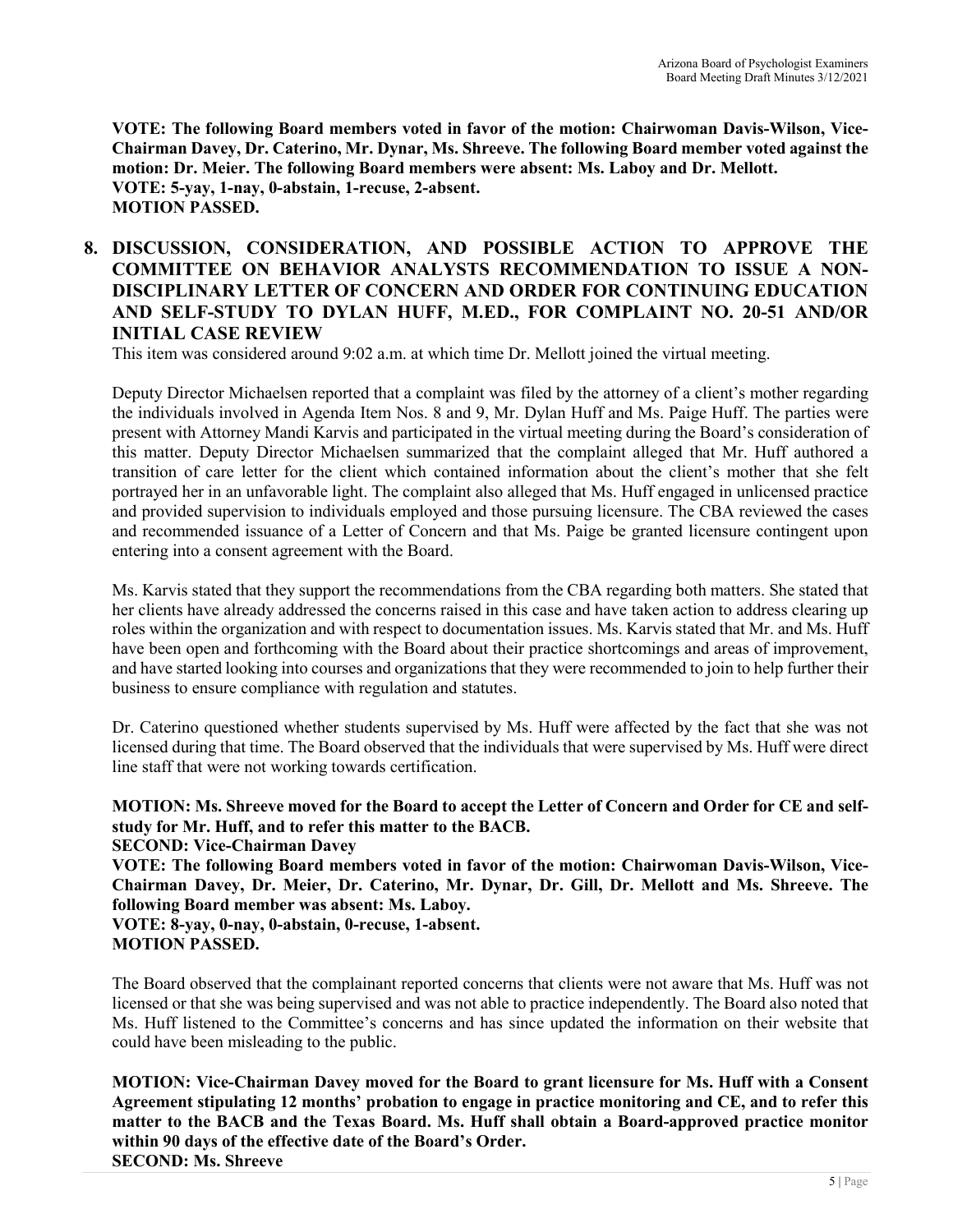The Board encouraged Ms. Huff to engage with the Executive Director and Board staff in the event she encountered difficulties with the practice monitor requirement. Chairwoman Davis-Wilson stated her appreciation for the parties' eagerness to continue to learn through this process and further stated that they truly modeled professionalism and ability to demonstrate what can be done to turn this situation into a great opportunity for self-improvement.

**VOTE: The following Board members voted in favor of the motion: Chairwoman Davis-Wilson, Vice-Chairman Davey, Dr. Meier, Dr. Caterino, Mr. Dynar, Dr. Gill, Dr. Mellott and Ms. Shreeve. The following Board member was absent: Ms. Laboy. VOTE: 8-yay, 0-nay, 0-abstain, 0-recuse, 1-absent.** 

**MOTION PASSED.** 

**9. DISCUSSION, CONSIDERATION, AND POSSIBLE ACTION TO APPROVE THE COMMITTEE ON BEHAVIOR ANALYSTS RECOMMENDATION TO APPROVE PAIGE HUFF'S APPLICATION FOR LICENSURE AS A BEHAVIOR ANALYST WITH THE ISSUANCE OF A SIGNED CONSENT AGREEMENT FOR COMPLAINT NO. 20-52 AND/OR INITIAL CASE REVIEW** 

The Board considered this matter in conjunction with Agenda Item No. 8. Please see the discussion captured under Agenda Item No. 8 for more details.

## **10. DISCUSSION, CONSIDERATION, AND POSSIBLE ACTION REGARDING COMPLAINT NO. 21-10 AGAINST DON AXSOM, PSY.D.**

This item was considered around 9:20 a.m.

Dr. Axsom and Attorney Mandi Karvis participated in the virtual meeting during the Board's consideration of this matter.

Deputy Director Michaelsen summarized that the Board received an ASPPB report indicating that Dr. Axsom surrendered his Missouri license in May of 2020 for misconduct involving a client. The case was initiated and Dr. Axsom responded timely. After retaining counsel, Dr. Axsom indicated his desire to voluntarily surrender his Arizona license. Thereafter, Dr. Axsom was offered a proposed Consent Agreement for surrender of licensure, which he signed and returned to the Board. Deputy Director Michaelsen informed the Board that acceptance of the proposed Consent Agreement would resolve the case and will become effective April 1, 2021 to allow time for patient transfers. She also reported that the surrender is disciplinary action and therefore will be reported to the national databank.

Ms. Karvis stated that the psychologist understood the nature of the allegations against him in Missouri and recognized that he made poor choices in that regard. She stated that he ultimately surrendered his Missouri license and was willing to do the same in Arizona. Ms. Karvis asked the Board to accept the proposed Consent Agreement. She clarified that by allowing the surrender to become effective on April 1<sup>st</sup> provided Dr. Axsom with sufficient time for proper transition of clients.

### **MOTION: Dr. Caterino moved for the Board to accept the proposed Consent Agreement for Surrender of Licensure.**

**SECOND: Dr. Meier** 

**VOTE: The following Board members voted in favor of the motion: Chairwoman Davis-Wilson, Vice-Chairman Davey, Dr. Meier, Dr. Caterino, Mr. Dynar, Dr. Gill, Dr. Mellott and Ms. Shreeve. The following Board member was absent: Ms. Laboy.**

**VOTE: 8-yay, 0-nay, 0-abstain, 0-recuse, 1-absent. MOTION PASSED.**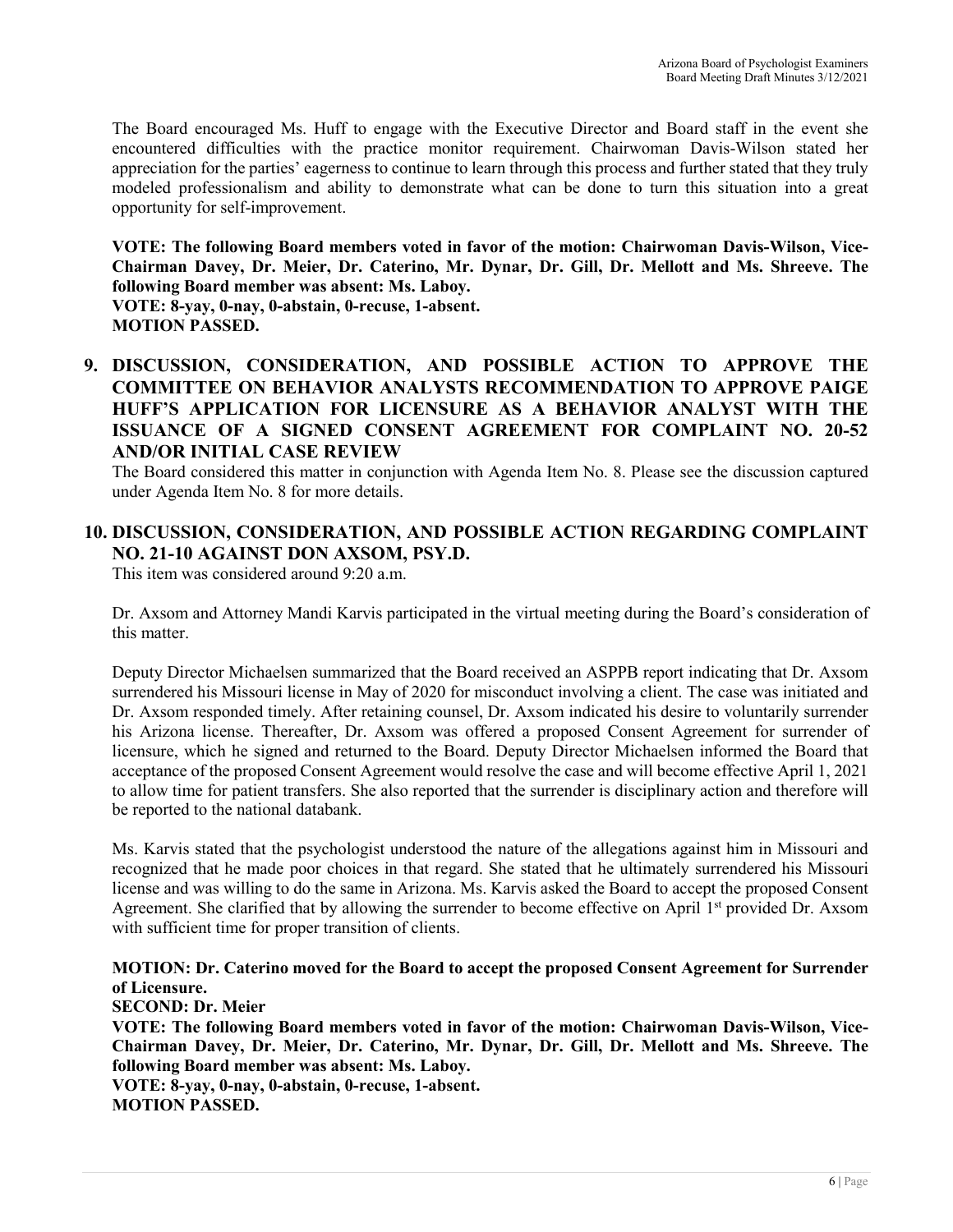# **THE FOLLOWING AGENDA ITEMS ARE UNTIMED AND MAY BE DISCUSSED AND DECIDED UPON AT VARIOUS TIMES THROUGHOUT THE MEETING AT THE DISCRETION OF THE CHAIR 11. DISCUSSION, CONSIDERATION AND POSSIBLE ACTION REGARDING JURISPRUDENCE LEARNING TOOL PROPOSAL**

This item was considered around 10:27 a.m.

Executive Director Herbst Paakkonen reported that the learning tool proposal has been modified per the Board's prior discussion at its January 2020 meeting, and has been redesigned as a learning exercise with feedback rather than a strict examination. She stated that the Board had the option of investing \$5,000 annually to decrease the cost for purposes of reducing the licensees' fee from \$40 to \$35, and the proposal requires a startup investment of \$5,000. Executive Director Herbst Paakkonen further reported on the recommendation to designate a certain number of CE credits to completion of this tool rather than impose new costs on top of the existing CE requirements.

Matt Turner, Ph.D., participated in the virtual meeting on behalf of Revolution AMC during the Board's consideration of this matter, presented to the Board on the proposed jurisprudence learning tool as modified per the Board's direction at its January 2020 meeting, and answered Board members' questions. The Board discussed the costs associated with initial startup and for the individuals to take the educational tool. The Board also discussed whether individuals should be required to take the tool at the time of initial licensure versus at the time of license renewal, or both.

Ms. Shreeve pointed out that the Board was seeking such a learning tool due to a number of cases adjudicated in the past year or two that involved licensees who were not familiar with the statutes and rules that govern their profession, some of which had been practicing for years. Ms. Shreeve emphasized the importance for licensees to stay up to date on current statute and rules, and stated that the proposed learning tool would address these concerns if licensees were required to complete it at the time of license renewal. Mr. Dynar suggested the staff research whether any licensure pathways preclude this type of requirement prior to moving forward. Dr. Meier recalled that the Board had elected to pursue such a learning tool as a form of CEs to allow for the ongoing review of current statutes and rules, rather than requiring its completion at the time of initial licensure.

Dr. Turner clarified that the current proposal would allow the Board to update the tool on an annual basis at which time any changes to the Board's statutes and/or rules could be incorporated at that time. Dr. Meier thanked Dr. Turner for his responsiveness to the feedback from the Board at its prior meeting and stated that the tool proposal looked great. Dr. Gill also thanked Dr. Turner for the proposal and for making the appropriate modifications according to the Board's prior discussion. He stated he liked that the tool focused on education for individuals to become more familiar with Arizona statutes and rules. Dr. Caterino stated she believed the educational tool should apply to all licensees, existing and new. The Board recognized that new licensees would be subject to taking the educational tool at the time of license renewal, which is prorated by the Board and takes place within the first two years of licensure.

Dr. Meier questioned whether there were concerns regarding the Board requiring its licensees to complete CEs that were developed by the Board in the proposed tool. AAG Galvin stated that she would look into this concern and report back to the Board. Dr. Turner clarified that the Board would cover the cost of initial startup and that the fees paid by the individuals taking the tool would not be directed to the Board. Chairwoman Davis-Wilson questioned whether a similar tool would be created for BAs to become more familiar with the statutes and rules that govern their profession. Dr. Turner clarified that the proposed tool applied to the practice of psychology, and stated that it was his understanding that the Board would be considering a similar tool for BAs in the future. Ms. Shreeve spoke in favor of creating a similar tool for BAs, and Chairwoman Davis-Wilson agreed stating that such a tool should be researched.

Dr. Mellott spoke in favor of the proposed tool being used at the time of renewal only. She stated that new licensees are faced with tremendous fees and any additional costs for licensure would become burdensome. Dr. Meier clarified that his focus has been requiring the tool at the time of license renewal only. Mr. Dynar stated his concerns regarding subsidizing a CE course that the Board will require its licensees to complete. Ms. Shreeve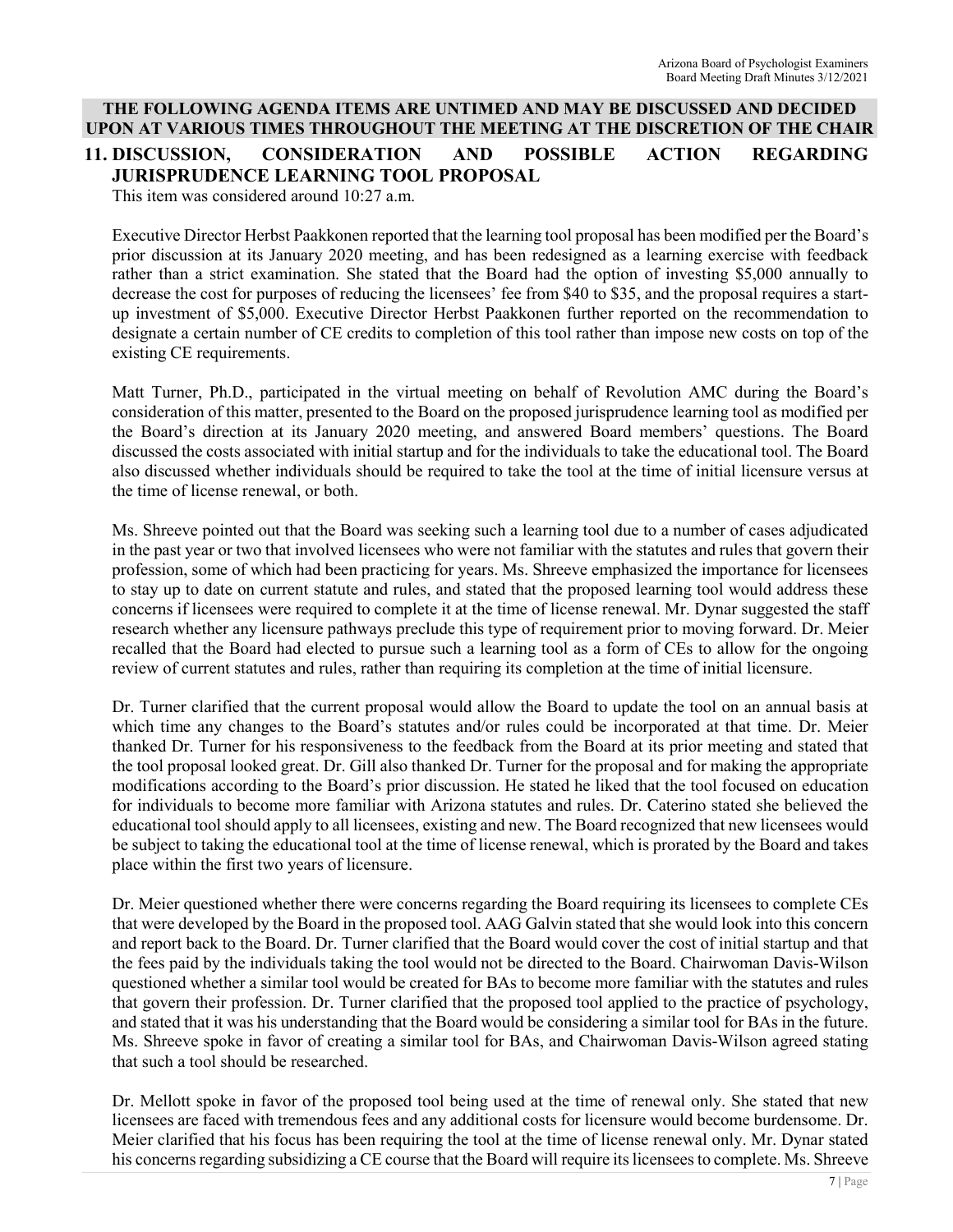cautioned the Board regarding possible procurement issues. Dr. Turner clarified that one option for the Board is to pay the initial startup cost for the tool, then individuals would pay \$40 to take it, which he believed was a reasonable cost and would not require subsidy from the Board. Mr. Dynar reiterated his concerns regarding the Board funding the startup costs and stated that it was unclear if this was problematic for the Board.

The Board discussed awarding a total of 4 CE credits for completing the tool, noting that a total of 40 CE hours are required for license renewal every two years with 4 credit hours dedicated to CE in ethics.

**MOTION: Dr. Meier moved for the Board to approve the proposed jurisprudence learning tool for license renewals and awarding of 4 CE credit hours that can be applied to the hours required for license renewal, for the Board to cover the initial \$5,000 startup fee and licensee's paying \$40 to take it, pending the Executive Director confirming that there are no issues with the Board paying the initial startup fee. SECOND: Ms. Shreeve**

Dr. Mellott suggested the Board review feedback from individuals that have taken the jurisprudence tool on an annual basis. Chairwoman Davis-Wilson recommended finding a vendor that would allow for stopping the individual's progression without clicking the correct answer. Dr. Turner agreed and stated that he will be mindful of this request when choosing a vendor. Mr. Dynar spoke against the motion and stated that the initial development cost was legally problematic.

**VOTE: The following Board members voted in favor of the motion: Chairwoman Davis-Wilson, Vice-Chairman Davey, Dr. Meier, Dr. Caterino, Dr. Gill, Dr. Mellott and Ms. Shreeve. The following Board member voted against the motion: Mr. Dynar. The following Board member was absent: Ms. Laboy. VOTE: 7-yay, 1-nay, 0-abstain, 0-recuse, 1-absent. MOTION PASSED.** 

#### **12. DISCUSSION, CONSIDERATION AND POSSIBLE ACTION REGARDING INFORMATION RECEIVED CONCERNING THE EPPP – PART 2** This item was considered around 11:21 a.m.

Dr. Turner participated in the virtual meeting on behalf of ASPPB during the Board's consideration of this matter.

The Board observed that an article was published in the APA journal that called into question the validity of EPPP Part 2 and that the ASPPB has submitted information to the Board relative to the article and ASPPB's response. Dr. Turner explained that a little over a year ago, ASPPB received word that the APA was publishing the journal that they believe was a shotgun attack on the validation and process for which ASPPB has undertaken and specifically targeted EPPP Part 2 with some questioning of Part 1 and insinuation of test bias. He stated that ASPPB approached the APA and asked that they hold the article until such time that the ASPPB has had an opportunity to author a response article and the APA declined.

Dr. Turner reported that the purpose of the exam is to give licensing boards some assurance that the individual has demonstrated the necessary knowledge and skills to practice. Dr. Turner informed the Board regarding ASPPB's ongoing activities to address any concerns raised by the training community, including the creation of an examination advisors group and an item review panel. Dr. Meier stated he had heard concerns relating to the substantial cost associated with Part 2 as opposed to modifying the current examination to incorporate more of the practice component, and he questioned whether ASPPB could offer test preparation materials to offset and reduce the financial impact of taking Part 2. Dr. Turner reported that Part 2 was implemented when it was determined that incorporating a component regarding competency assessment of knowledge and skills was too long. He stated that he believed the knowledge based examination should take place earlier while the skills based portion should be done at the time of licensure. He also stated that ASPPB has wanted to start building test preparation materials, but has raised concerns regarding conflict of interest. Dr. Turner stated that ASPPB takes these issues seriously and that in terms of validation, the process is very sound and follows current standards.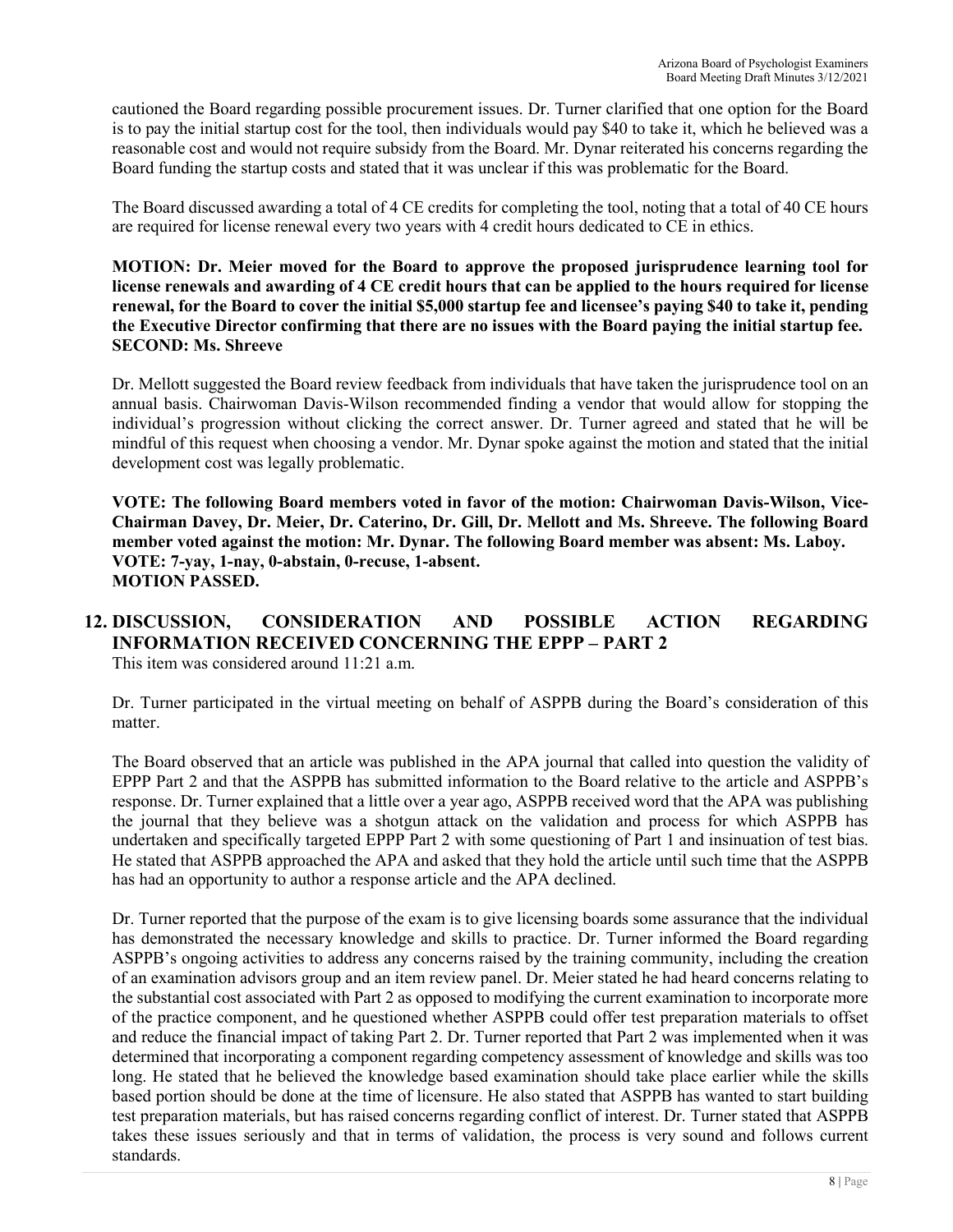The Board thanked Dr. Turner for appearing.

## **13. DISCUSSION, CONSIDERATION AND POSSIBLE ACTION REGARDING POSSIBLE ADMINISTRATIVE RULE REVISIONS**

**a. Incorporating by reference the current version of the Ethical Principles of Psychologists and Code of Conduct of the American Psychological Association**

This item was considered around 1:17 p.m.

Joel Dvoskin, Ph.D., ABFP, participated in the virtual meeting during the Board's consideration of this matter, reported on the different versions of the Ethical Principles of Psychologists and Code of Conduct of the American Psychological Association ("APA"). He reported on changes to the APA's Ethical Code of Conduct and policies that were established over the years relative to human rights considerations.

The Board thanked Dr. Dvoskin for his presentation, and discussed whether the Board should update its requirement to follow the previous version versus the current version of the APA's Ethical Codes of Conduct. Dr. Meier proposed incorporating language similar to the BAs requiring licensees to follow the most current code as opposed to changing the Board's rules each time there are amendments made. Ms. Shreeve disagreed and stated that she felt the Board should review any amendments made to the code prior to approving. Dr. Meier pointed out that psychologists are expected to follow the current code of ethics regardless of their location. Chairwoman Davis-Wilson clarified that the language for BAs includes that the most current APA ethics code shall be followed unless otherwise decided upon by the Board.

Ms. Shreeve pointed out that the Board currently requires licensees to follow the 2003 version of the APA's ethics code, and noted that the Board previously discussed concerns relating to the more recent versions in relation to military psychologists. Dr. Mellott commented that the Board must be mindful of any possible conflicts when determining whether to support the current version of the APA's ethics code. Dr. Meier stated that he had significant concerns regarding the Board's current requirement to follow an older version of the APA's ethics code and reiterated his support to incorporate language similar to BAs requiring licensees to follow the most current version unless the Board has determined otherwise. Dr. Mellott proposed that the Board review prior meeting minutes relating to this topic. Chairwoman Davis-Wilson recommended inviting a psychologist who specializes in this area to participate in further discussion with the Board on this topic. Dr. Meier stated that this was a substantial issue that needed to be addressed by the Board. Dr. Caterino spoke in favor of adopting language similar to that of the BAs.

#### **MOTION: Dr. Caterino moved for the Board to adopt language similar to the BAs for licensees to follow the current APA ethics code unless the Board decided otherwise. SECOND: Dr. Meier**

After further discussion among Board members and staff, Drs. Caterino and Meier withdrew their motion. Chairwoman Davis-Wilson instructed staff to research prior meeting minutes for the Board's review in addition to inviting a specialty psychologist to appear before the Board and the documents referenced in Dr. Dvoskin's presentation. The Board tabled this matter and requested it be placed on a future meeting agenda after additional information is obtained for the Board's review and consideration relating to this topic. Mr. Dynar requested staff to provide a red-lined version of the code that outlines changes between the 2003 and current versions.

#### **b. Adopting regulatory language addressing practicing in a capacity not related to the psychology license and/or that prescribes how services are represented**

This item was considered around 12:41 p.m.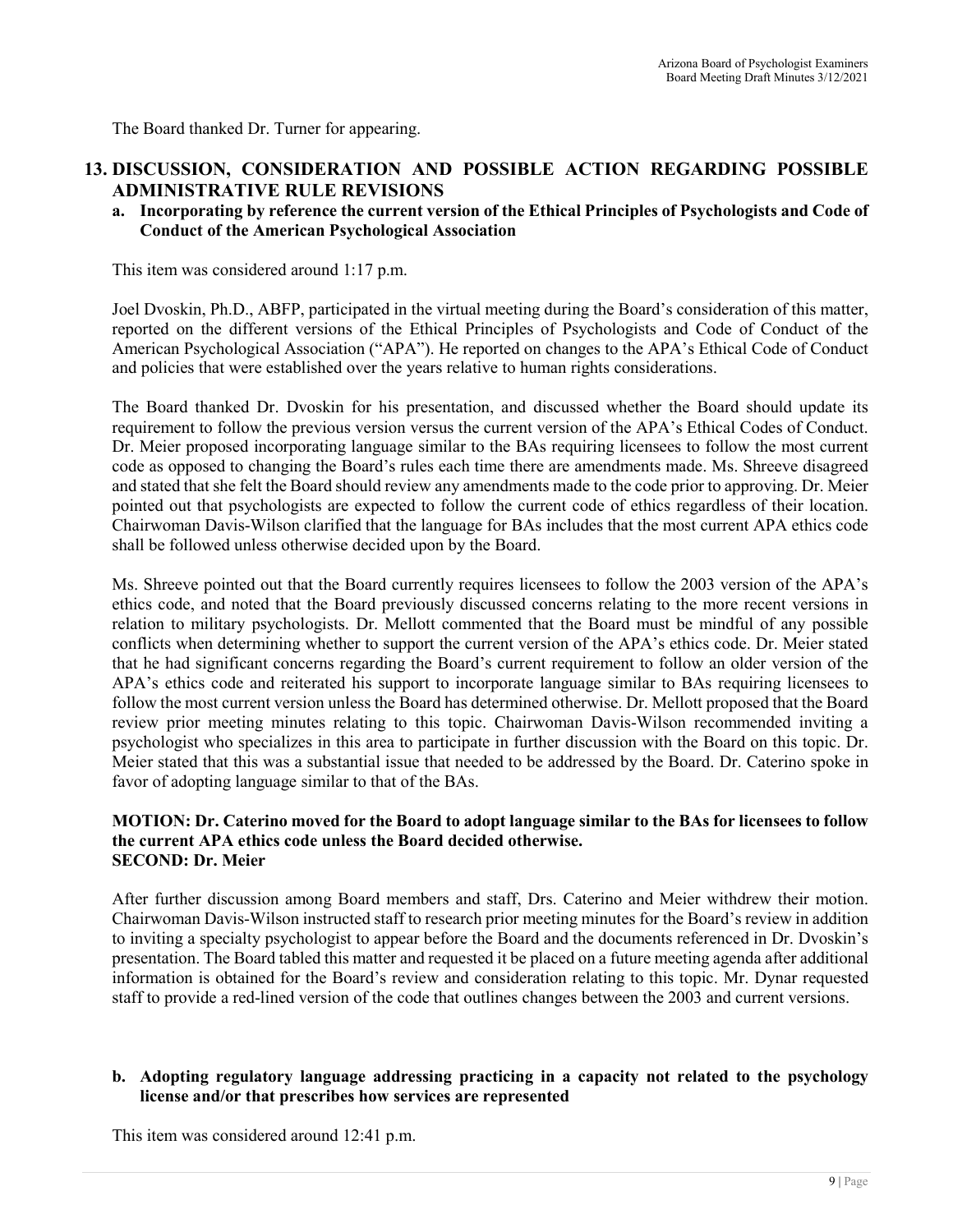The Board recalled that this topic was discussed at its January 2021 meeting and a suggestion was made to adopt language similar to that of the BA code of conduct that could address some issues the Board has struggled with in terms of the practice of life coaching. Chairwoman Davis-Wilson clarified that the BA code of conduct requires licensees to disclose any non-evidence based or other practices. Mr. Dynar stated his concerns regarding the statutory language that references the designation of psychologist and suggested the Board consider changing the language to place more emphasis on individuals holding themselves out as holding a license. Dr. Mellott stated that statute currently classifies the use of any derivative of the word "psych" as a violation. Dr. Caterino spoke in favor of the current language and stated that the public may not be familiar with the distinction between a psychologist and licensed psychologist.

The Board noted prior cases involving licensed psychologists providing life coaching services and it was not clear to the consumer which services were being provided. Dr. Gill emphasized the importance to maintain appropriate documentation and written informed consent to clarify the type of services that are being provided and ensure that the client understands the services they are to be receiving. Mr. Dynar commented that licensees providing any service should be held to the same standard of care as a licensed professional. Dr. Meier spoke in favor of adopting language similar to that of the BAs to clarify that there must be a distinction between the services that are being provided by individuals offering services outside of psychology.

Executive Director Herbst Paakkonen reported that AzPA has been hearing these concerns and have formed a work group to dive deeper into this topic. She proposed that the Board table this item until such time that the AzPA has researched this topic and present some possible guidance. The Board elected to table this matter and return at a future meeting with a presentation from AzPA.

*The Board recessed from 1:08 p.m. to 1:17 p.m.* 

#### **c. Designating a portion of the continuing education requirements to the jurisprudence learning tool**

This item was considered with Agenda Item No. 11. Please see the discussion and vote captured under Agenda Item No. 11 for further details.

#### **d. Designating a portion of the continuing education requirements to multi-cultural competency content**

This item was considered around 11:44 a.m.

Evelyn Burrell, Psy.D., AzPA President Elect, participated in the virtual meeting during the Board's consideration of this matter and made a presentation to the Board regarding potentially designating a portion of CE requirements to multi-cultural competency content. Jessica Belokas, BCBA, representing the Arizona Association for Behavior Analysis, also participated in the virtual meeting during the Board's consideration of this matter.

Dr. Burrell reported that the association met recently and discussed the need for our State to focus on diversity to ensure that practitioners are working ethically and effectively, and are culturally competent. She stated there is also a need to make sure that learning opportunities are being offered regularly and that there is an expected growth and understanding of diversity and what it means to be a culturally competent provider. Dr. Burrell informed the Board that AzPA could assist in offering such trainings similar to how they previously implemented CE trainings in ethics, domestic violence and child abuse due to changes in requirements. Dr. Mellott stated that she was very pleased with Dr. Burrell's work and that she found her training sessions that she attended were great. Dr. Mellott spoke in support of requiring licensees to complete CEs in multi-cultural competency content.

#### *Dr. Mellott departed from the virtual meeting around 12:00 p.m.*

Dr. Gill stated that the presentation was excellent and questioned the number of CE credit hours that should be designated to this topic. Dr. Burrell proposed requiring licensees to designate 4 CEs in this area for the hours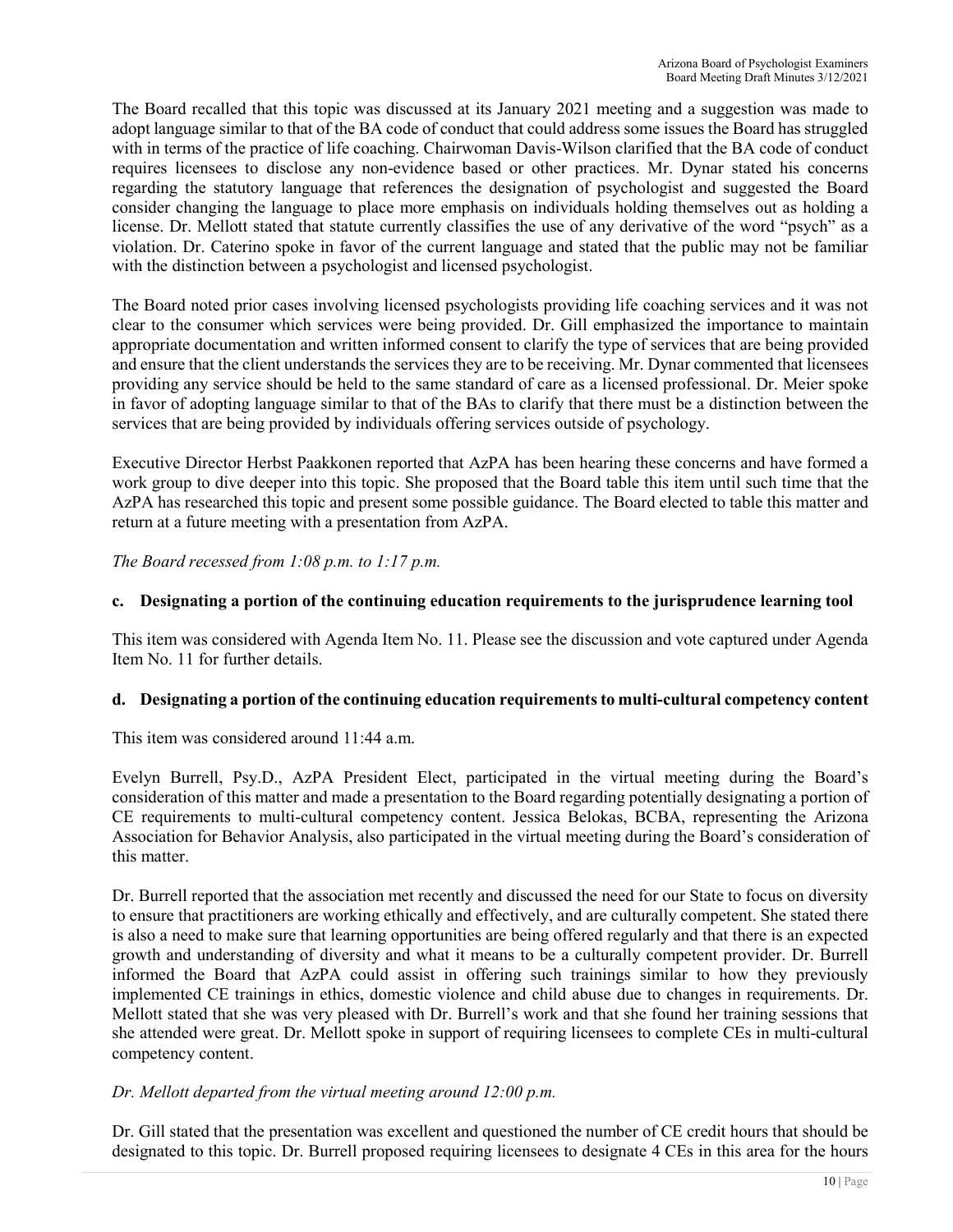required for license renewal. Vice-Chairman Davey stated that there are not a lot of CE courses available that cover this topic and recommended that BAs be required to complete CEs in this area as well. Chairwoman Davis-Wilson spoke in support of requiring licensees to designate CE hours required for license renewal in this topic. She stated concerns that while this topic is currently at the forefront of discussions, professionals may not see the value of this training over time.

Ms. Belokas reported on the AzABA's subcommittees and efforts in developing initiatives. She informed the Board that she is the newly elected Chairperson for the AzABA's Equity Diversion and Inclusion Committee and she spoke in support of creating requirements in this area. Chairwoman Davis-Wilson thanked Ms. Belokas for her report on AzABA's current activities. Dr. Gill commented on the necessity for quality courses that cover this topic. Dr. Burrell stated that quality education is what is expected from these trainings to promote further education and better practice.

#### *Dr. Mellott rejoined the virtual meeting around 12:22 p.m.*

The Board discussed the CE hours required for license renewal, and that the Board voted today to require licensees to designate 4 of those areas to the topic of jurisprudence. Mr. Dynar questioned whether requiring diversity training CEs violated Article 2 Section 36 of the Arizona Constitution. AAG Galvin stated that it may not apply in this instance, and that she would be happy to provide the Board with legal advice. Dr. Burrell commented that the requirement for diversity training allows for appropriate treatment to be made when working with various races and cultural backgrounds.

#### **MOTION: Dr. Meier moved for the Board to require designation of 4 CE hours in the subject of multicultural competency content for the CEs required for license renewal for psychologists and BAs. SECOND: Dr. Mellott**

Mr. Dynar spoke against the motion and stated that he preferred to wait until the Board had written confirmation from counsel that there were no legal concerns with moving forward.

#### **VOTE: The following Board members voted in favor of the motion: Chairwoman Davis-Wilson, Vice-Chairman Davey, Dr. Meier, Dr. Caterino, Dr. Gill, Dr. Mellott and Ms. Shreeve. The following Board member voted against the motion: Mr. Dynar. The following Board member was absent: Ms. Laboy. VOTE: 7-yay, 1-nay, 0-abstain, 0-recuse, 1-absent. MOTION PASSED.**

The Board noted that formal rulemaking would be required to implement the change, and Executive Director Herbst Paakkonen reported that proposed rulemaking will take place later this year to address statutory changes that will become effective if matters currently pending legislation are passed and signed into law. Chairwoman Davis-Wilson pointed out that the formal rulemaking process allows for further discussion on these items.

## **14. DISCUSSION, CONSIDERATION, AND POSSIBLE ACTION REGARDING PROPOSED LEGISLATION INCLUDING, BUT NOT LIMITED TO, SB1253, HB2067, HB2128, HB2243, HB2267, HB2433, HB2454, HB2561, SB1482**

This item was considered around 2:37 p.m.

The Board observed that SB1253 has successfully passed the Senate and Committee review in the House. HB2067 involving criminal convictions has passed the House and is currently moving through the Senate. Dr. Meier questioned how HB 2067 would interact with the Board's bill, and AAG Galvin stated that she would research Dr. Meier's concerns and report back to the Board. HB2128, which expands the initial licensure fee waiver based on income and eligibility, has passed the House and may be stalled in the Senate.

HB2267 requires licensure boards on an annual basis to evaluate its fees against their funds to reduce and maintain the Board's fund balance at only 50% of its annual appropriation. This bill passed the House and will be heard next by the Senate Finance committee. Vice-Chairman Davey questioned whether there is a timeframe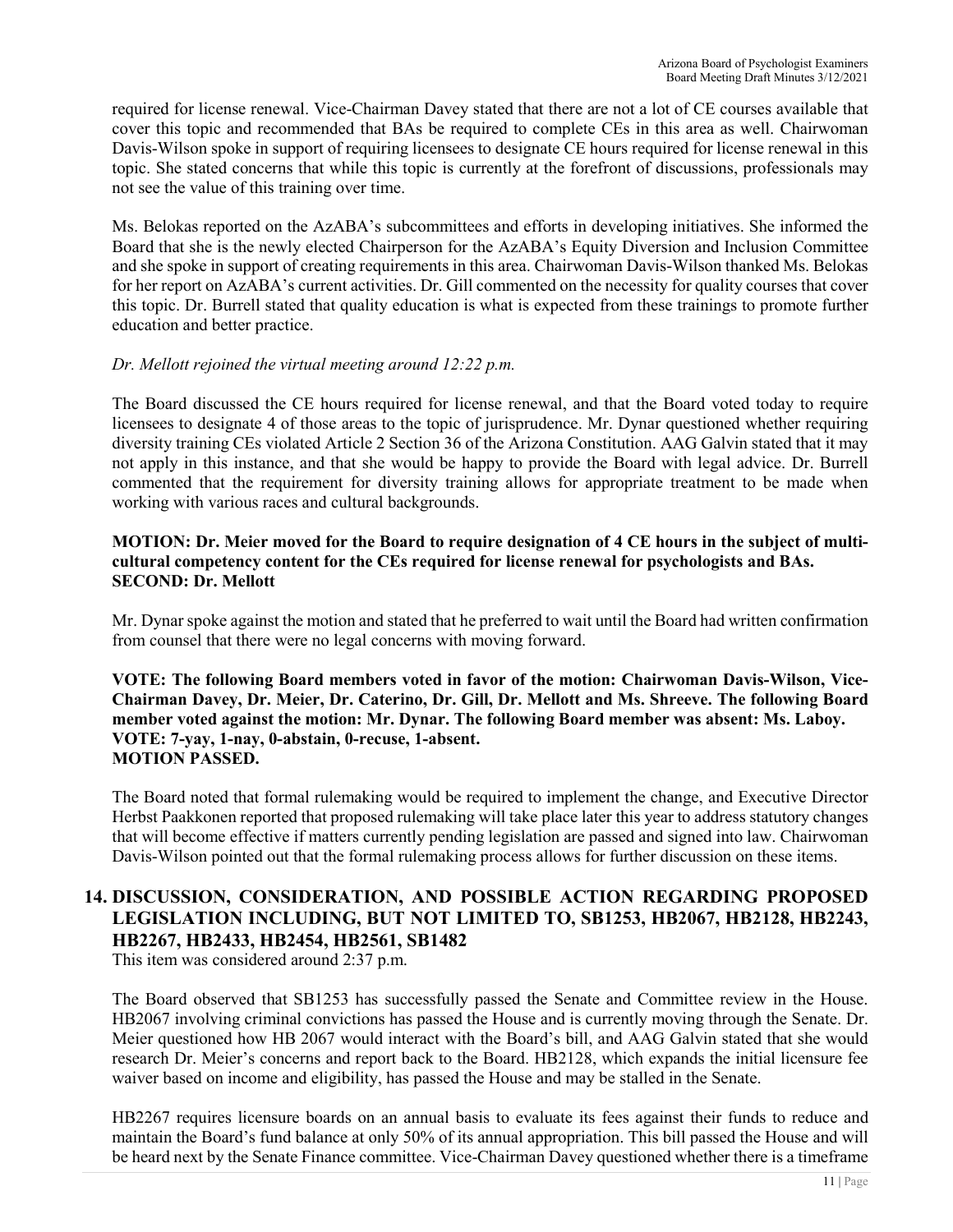associated with when the fund balance must be decreased and proposed awarding bonuses to staff in an effort to reduce the balance. Dr. Mellott proposed offering a COVID relief-type package to individuals who have been licensed through the pandemic. Executive Director Herbst Paakkonen reported that such an analysis will take place to adjust the Board's fees after the bill becomes effective, which she anticipates occurring prior to September 1, 2021. Ms. Shreeve spoke in favor of increasing staff salaries. Executive Director Herbst Paakkonen reported that staff salary adjustments were included in this year's budget and that the Governor's Office recently lifted the previous prohibition from implementing such a change.

HB2454 regarding the expansion of telehealth services and allowing individuals licensed elsewhere to provide such services to Arizona residents provided that they register with their respective regulatory authority in this State. Executive Director Herbst Paakkonen explained that the registry process will create more work for staff and that the bill will come before the Board again at a future meeting for further discussion. HB2561 involving the PCSAS accreditation has passed the House and has been stalled in the Senate. SB1149 has been signed into law and requires the Board to issue licenses to individuals applying through this pathway who meet the requirements.

## **15. DISCUSSION, CONSIDERATION, AND POSSIBLE ACTION REGARDING FUTURE TERMINATION OF TEMPORARY LICENSES GRANTED PURSUANT TO §32-3124, AND TEMPORARY LICENSE EXEMPTIONS AUTHORIZED BY BOTH A.R.S. § 32-2075(A)(4) AND BY A.R.S. § 32-2091.08(4)**

This item was considered around 2:54 p.m.

The Board observed that temporary licenses have been issued for the duration of the state of emergency, and discussed how to prevent a sudden or abrupt stop to an individual's practice when the state of emergency is rescinded to allow for a grace period to arrange for patient transfers. The Board also discussed temporary license exemptions authorized by statute. Ms. Shreeve spoke in support of allowing for a grace period in order to transfer patients. Dr. Gill suggested communicating with the Governor's Office regarding how the lifting of the state of emergency would impact the profession. Mr. Dynar stated his concerns regarding the Board's ability to extend licensure waivers beyond the declared state of emergency.

Chairwoman Davis-Wilson noted that the federal state of emergency has been extended to the end of April, and suggested the Board revisit this topic at its April 2021 meeting. Executive Direct Herbst Paakkonen reported that the April agenda will also include a topic related to the Governor's Executive Order 2021-02.

## **16. DISCUSSION, CONSIDERATION, AND POSSIBLE ACTION REGARDING STATUS OF VACANT POSITION ON BOARD**

This item was tabled to a future Board meeting.

## **17. DISCUSSION, CONSIDERATION AND POSSIBLE ACTION ON CLAIMS REVIEW PROCESS ESTABLISHED BY A.R.S. § 32-2081**

This item was tabled to a future Board meeting.

# **18. DISCUSSION, CONSIDERATION AND POSSIBLE ACTION REGARDING LICENSURE AND REGULATORY ISSUES RELATIVE TO COVID-19**

This item was considered around 3:09 p.m.

Executive Director Herbst Paakkonen reported that some boards have returned to in-person meetings, including some that allow for in-person and remote participation. She stated that Board staff has discussed potentially holding hybrid sessions, but had identified concerns regarding reliability issues with the technology needed to facilitate such. Dr. Mellott reported that she is not permitted to travel officially at this time and that it would be difficult for her to attend any in-person sessions until such restrictions are lifted in her area.

The Board recognized that any in-person sessions would need to be accessible to the public and that while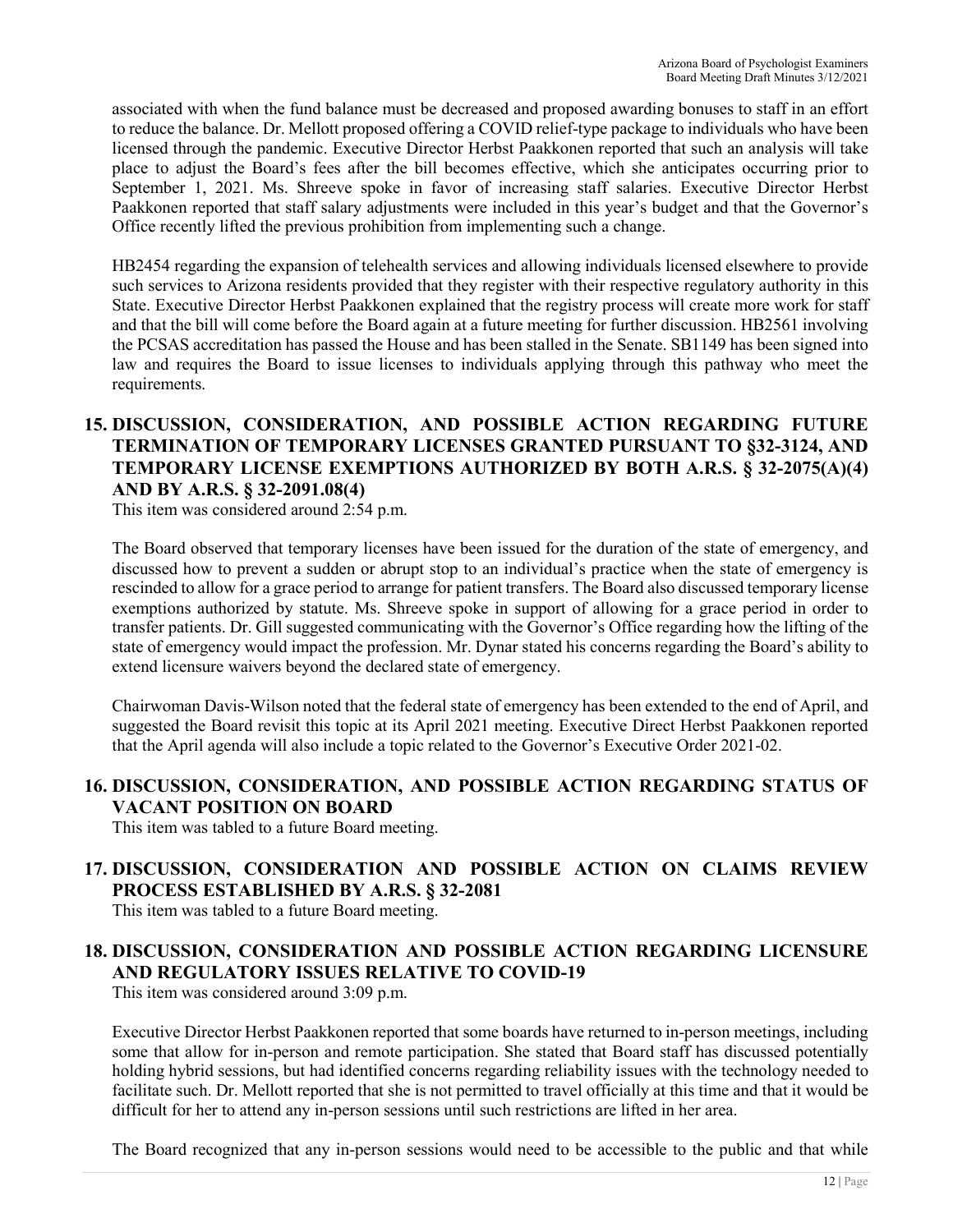Board members and staff may have received the vaccine by the time the Board meets in person, the same may not be true for the public wishing to attend the Board's meetings. Ms. Shreeve suggested that the Board table this discussion until the Summer. Dr. Gill encouraged individuals receiving the vaccine to maintain their own record of it as confirmation. Mr. Dynar spoke in favor of tabling this discussion until a later time. Chairwoman Davis-Wilson stated that the current process was working well, and that staff would continue to monitor the situation and report any new developments back to the Board at a future meeting.

# **19. DISCUSSION, CONSIDERATION AND POSSIBLE ACTION ON REQUEST TO WAIVE APPLICATION REQUIREMENT OF EPPP PART 2 – SKYLER LEONARD, Ph.D.**

This item was considered around 9:38 a.m.

Dr. Leonard participated in the virtual meeting during the Board's consideration of this matter.

Ms. Fowkes reported that Dr. Leonard has submitted a request for a waiver of the licensing requirement to pass EPPP Part 2. She stated that Dr. Leonard has passed EPPP Part 1 and is eligible for licensure in Oregon, but received a job offer in Arizona. Dr. Leonard currently does not hold licensure in any other jurisdiction. The Board observed that in July of 2020, the Board determined that anyone applying for Arizona licensure after November 1, 2020 are required to take EPPP Part 2 in order to qualify for licensure if they have only taken EPPP Part 1 and are not licensed in any other jurisdiction. Ms. Fowkes clarified that Dr. Leonard was seeking the waiver since he is eligible for licensure in Oregon without having to take EPPP Part 2. Ms. Fowkes also pointed out that modification of the licensing application was warranted to clarify that a waiver was available for individuals who have passed EPPP Part 1 and are licensed elsewhere, as it does not specify in its current form that the individual must be licensed elsewhere. She stated that the waiver would no longer apply, and individuals would have an opportunity to apply for licensure under examination to take EPPP Part 2.

Dr. Gill pointed out that ASPPB recommended candidates be exempt from EPPP Part 2 if they passed Part 1 prior to December of 2019. The Board noted that Dr. Leonard passed Part 1 on December 19, 2019. Dr. Meier stated that the Board has already set forth rules that require individuals to take EPPP Part 2 if they have passed Part 1 but are not licensed elsewhere.

**MOTION: Dr. Mellott moved for the Board to enter into Executive Session to obtain legal advice pursuant to A.R.S. § 38-431.03(A).** 

**SECOND: Mr. Dynar VOTE: The following Board members voted in favor of the motion: Chairwoman Davis-Wilson, Vice-Chairman Davey, Dr. Meier, Dr. Caterino, Mr. Dynar, Dr. Gill, Dr. Mellott and Ms. Shreeve. The following Board member was absent: Ms. Laboy. VOTE: 8-yay, 0-nay, 0-abstain, 0-recuse, 1-absent. MOTION PASSED.** 

The Board entered into Executive Session at 9:47 a.m. The Board returned to Open Session at 9:54 a.m. No legal action was taken by the Board during Executive Session.

Dr. Mellott stated that Dr. Leonard would be required to take EPPP Part 2 in order to become eligible for Arizona licensure according to the Board's current requirements. She proposed that Dr. Leonard either change the application to examination licensure and take Part 2 or withdraw his license application. Dr. Meier pointed out that Dr. Leonard would be eligible for Arizona licensure without having to take Part 2 if he first obtained licensure in Oregon and then reapplied to this Board. Chairwoman Davis-Wilson clarified that Dr. Leonard currently does not have a pending application for Arizona licensure, and was only seeking guidance as to whether he would be required to take EPPP Part 2 in order to obtain an Arizona license.

**MOTION: Dr. Meier moved for the Board to deny the request for waiver of the licensing requirement to take EPPP Part 2. SECOND: Dr. Caterino**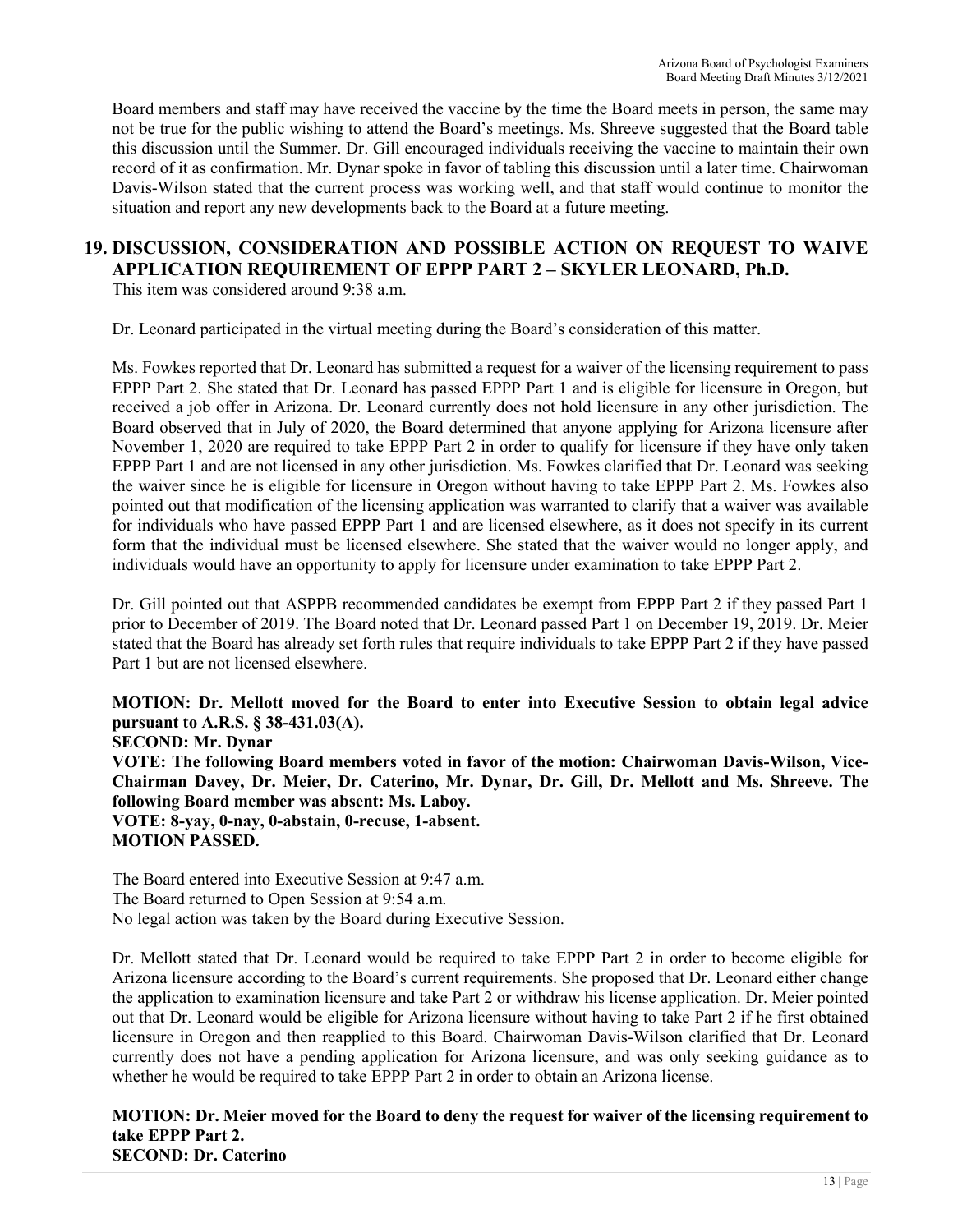The Board clarified that this was not a formal license denial, but rather, a denial of the request to waive the licensing requirement for the individual to complete EPPP Part 2 in order to become eligible for Arizona licensure.

**VOTE: The following Board members voted in favor of the motion: Chairwoman Davis-Wilson, Vice-Chairman Davey, Dr. Meier, Dr. Caterino, Mr. Dynar, Dr. Gill, Dr. Mellott and Ms. Shreeve. The following Board member was absent: Ms. Laboy. VOTE: 8-yay, 0-nay, 0-abstain, 0-recuse, 1-absent.** 

**MOTION PASSED.** 

## **20. DISCUSSION, CONSIDERATION AND POSSIBLE ACTION REGARDING THE COMMITTEE ON BEHAVIOR ANALYSTS RECOMMENDATION TO OPEN A COMPLAINT AGAINST JEFFREY SIEGEL, BCBA, LICENSED BEHAVIOR ANALYST**  This item was considered around 3:16 p.m.

Deputy Director Michaelsen reported that Board staff and an applicant for behavior analyst licensure were not successful in contacting the applicant's former supervisor, Jeffrey Siegel, to obtain supervisor verification documentation. The CBA asked the Board to consider initiating a complaint against Mr. Siegel. The Board noted that the applicant's file remained incomplete without any verification documentation. Mr. Siegel later responded on February 22nd and submitted the supervise work experience forms for the applicant. The Board observed that Mr. Siegel last renewed his license in May of 2020, and that his contact information in the Board's database regarded a Phoenix location while the forms recently submitted by Mr. Siegel included a California address.

#### **MOTION: Vice-Chairman Davey moved for the Board to initiate an investigation against Mr. Siegel based on violations of A.R.S. § 32-2091.12(K), (BB), and (DD). SECOND: Ms. Shreeve**

Chairwoman Davis-Wilson stated that the CBA was concerned regarding the delay in the applicant's ability to obtain verification of their supervision hours.

**VOTE: The following Board members voted in favor of the motion: Chairwoman Davis-Wilson, Vice-Chairman Davey, Dr. Meier, Dr. Caterino, Mr. Dynar, Dr. Gill, Dr. Mellott and Ms. Shreeve. The following Board member was absent: Ms. Laboy. VOTE: 8-yay, 0-nay, 0-abstain, 0-recuse, 1-absent. MOTION PASSED.** 

# **21. DISCUSSION, CONSIDERATION AND POSSIBLE ACTION REGARDING THE COMMITTEE ON BEHAVIOR ANALYSTS RECOMMENDATION TO OPEN A COMPLAINT AGAINST BRANDY COLLINS, BCBA**

This item was considered around 3:21 p.m.

Deputy Director Michaelsen reported that the CBA reviewed an application that contained information indicating that Ms. Collins had provided remote supervision for the Arizona license candidate. Ms. Collins is licensed in Texas and does not hold Arizona licensure. The CBA recommended that the Board open a complaint for Ms. Collins practicing without a license by providing remote supervision for the Arizona applicant. Chairwoman Davis-Wilson observed that the supervision was being provided for an individual that was providing services to patients in Arizona.

**MOTION: Chairwoman Davis-Wilson moved for the Board to initiate an investigation against Ms. Collins for possible violation of A.R.S. § 32-2091.12(A). SECOND: Vice-Chairman Davey**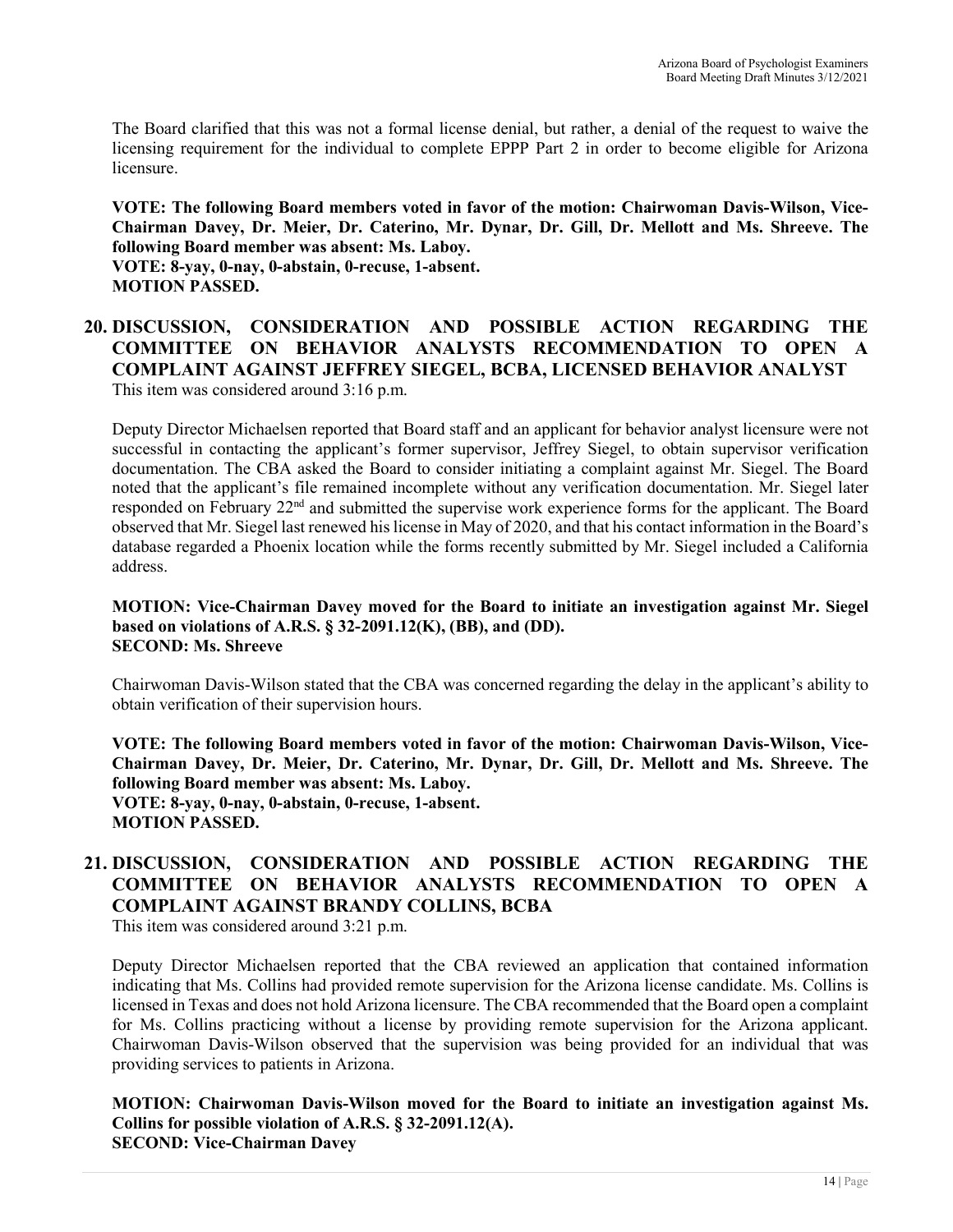**VOTE: The following Board members voted in favor of the motion: Chairwoman Davis-Wilson, Vice-Chairman Davey, Dr. Meier, Dr. Caterino, Mr. Dynar, Dr. Gill, Dr. Mellott and Ms. Shreeve. The following Board member was absent: Ms. Laboy. VOTE: 8-yay, 0-nay, 0-abstain, 0-recuse, 1-absent. MOTION PASSED.** 

## **22. DISCUSSION, CONSIDERATION AND POSSIBLE ACTION REGARDING APPLICATION FOR APPROVAL TO SIT FOR THE EPPP AND LICENSURE UPON A PASSING SCORE FROM CARLOS O. CALDERON, PH.D.**

This item was considered around 8:44 a.m.

Dr. Caterino was recused from this matter.

Dr. Meier reported that the applicant graduated from ASU in 2012 in education psychology and has completed 1,500 internship hours.

**MOTION: Dr. Meier moved for the Board to approve the application to sit for EPPP and licensure upon a passing score.** 

**SECOND: Dr. Gill** 

**VOTE: The following Board members voted in favor of the motion: Chairwoman Davis-Wilson, Vice-Chairman Davey, Dr. Meier, Mr. Dynar, Dr. Gill, Dr. Mellott and Ms. Shreeve. The following Board member was recused: Dr. Caterino. The following Board members were absent: Ms. Laboy and Dr. Mellott.**

**VOTE: 8-yay, 0-nay, 0-abstain, 1-recuse, 2-absent. MOTION PASSED.** 

## **23. DISCUSSION, CONSIDERATION AND POSSIBLE ACTION REGARDING APPLICATION FOR APPROVAL TO SIT FOR THE EPPP AND LICENSURE UPON A PASSING SCORE FROM RACHELLE C. BEARD, PH.D.**

This item was considered around 9:26 a.m.

Dr. Mellott reported that the Application Review Committee was unable to review this matter due to lack of a quorum, as Dr. Caterino is recused. The Board observed that the applicant obtained her doctoral degree in school psychology at ASU in a program that is no longer available, but at the time was accredited and met the appropriate requirements. The Board also noted that the applicant has completed over 3,000 internship hours.

### **MOTION: Dr. Mellott moved for the Board to approve the application to sit for EPPP and licensure upon a passing score.**

**SECOND: Dr. Meier VOTE: The following Board members voted in favor of the motion: Chairwoman Davis-Wilson, Vice-Chairman Davey, Dr. Meier, Mr. Dynar, Dr. Gill, Dr. Mellott and Ms. Shreeve. The following Board member was recused: Dr. Caterino. The following Board member was absent: Ms. Laboy. VOTE: 7-yay, 0-nay, 0-abstain, 1-recuse, 1-absent. MOTION PASSED.** 

## **24. DISCUSSION, CONSIDERATION AND POSSIBLE ACTION REGARDING APPLICATION FOR APPROVAL TO SIT FOR THE EPPP AND LICENSURE UPON A PASSING SCORE FROM MARVIN JIM, PH.D.**

This item was considered around 9:58 a.m.

Dr. Mellott reported that the application was complete, but questions were raised regarding a series of criminal convictions that occurred over 15 years ago. She stated that the Committee wanted Dr. Jim to appear before the Board to expand on how his life has changed since the prior events took place and how the Board can be assured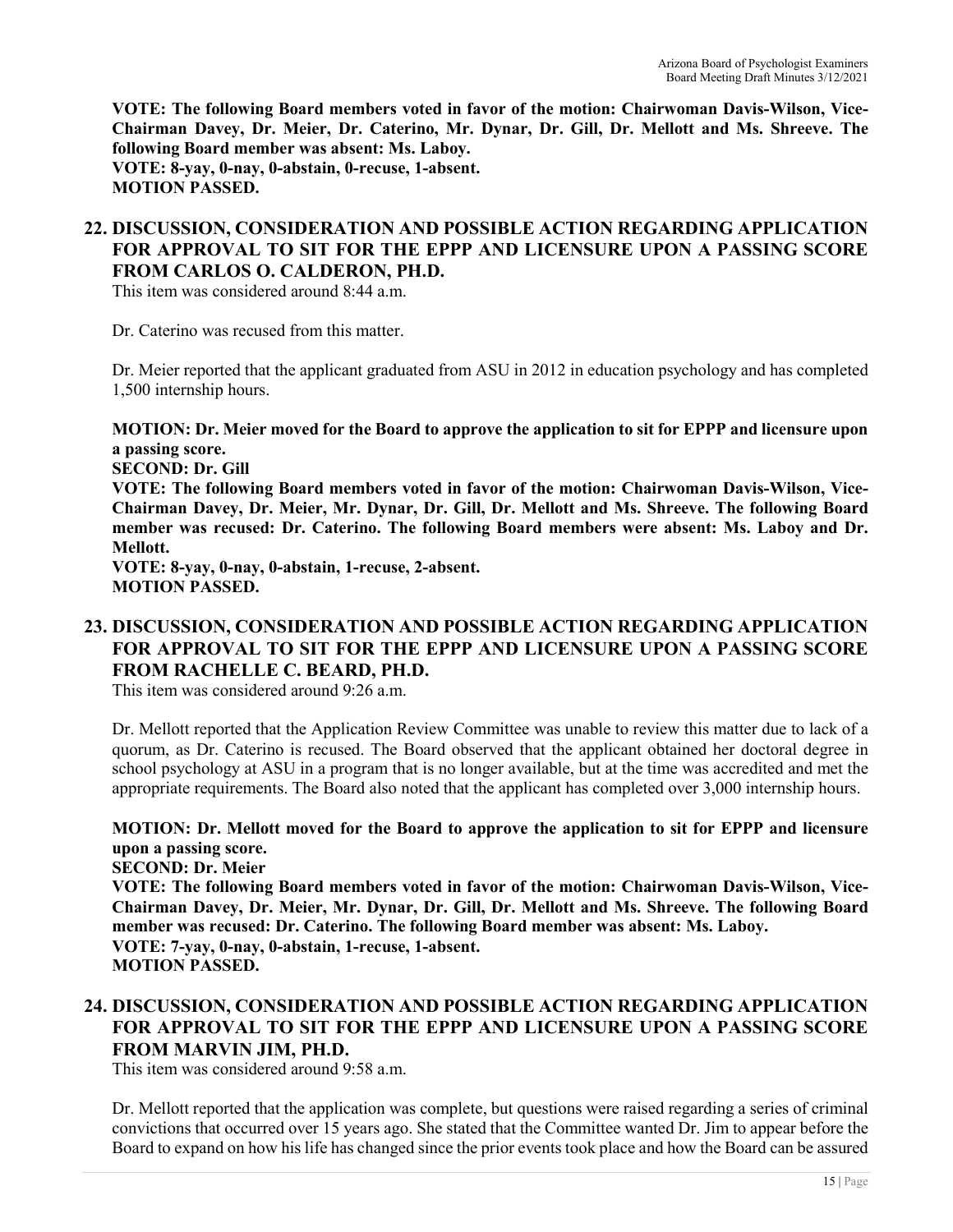there will be no reoccurrence of past events. Dr. Jim stated that he accepted the repercussions of his past behaviors.

**MOTION: Dr. Caterino moved for the Board to enter into Executive Session to review and discuss confidential health information pursuant to A.R.S. § 38-431.03(A)(2). SECOND: Ms. Shreeve** 

**VOTE: The following Board members voted in favor of the motion: Chairwoman Davis-Wilson, Vice-Chairman Davey, Dr. Meier, Dr. Caterino, Mr. Dynar, Dr. Gill, Dr. Mellott and Ms. Shreeve. The following Board member was absent: Ms. Laboy.**

**VOTE: 8-yay, 0-nay, 0-abstain, 0-recuse, 1-absent. MOTION PASSED.** 

The Board entered into Executive Session at 10:02 a.m. The Board returned to Open Session at 10:12 a.m. No legal action was taken by the Board during Executive Session.

Dr. Mellott spoke in favor of approving the application in light of Dr. Jim's explanations and the information received by the Board, and given the applicant's remediation efforts and commitment to public safety while maintaining his health and ability to practice as a psychologist.

**MOTION: Dr. Mellott moved for the Board to approve the application to sit for the EPPP and licensure upon a passing score for Dr. Jim. SECOND: Dr. Meier VOTE: The following Board members voted in favor of the motion: Chairwoman Davis-Wilson, Vice-Chairman Davey, Dr. Meier, Dr. Caterino, Mr. Dynar, Dr. Gill, Dr. Mellott and Ms. Shreeve. The following Board member was absent: Ms. Laboy. VOTE: 8-yay, 0-nay, 0-abstain, 0-recuse, 1-absent. MOTION PASSED.** 

*The Board recessed from 10:14 a.m. to 10:27 a.m.* 

#### **25. DISCUSSION, CONSIDERATION AND POSSIBLE ACTION REGARDING APPLICATION FOR TEMPORARY LICENSURE AND TO SIT FOR THE EPPP FROM WEI LUO, PH.D.**  This item was considered around 9:32 a.m.

Dr. Mellott was recused from this matter.

Dr. Caterino reported that Dr. Luo applied for temporary licensure and to sit for the EPPP, and that the only information missing from the application was his predoctoral practicum training plan. Ms. Fowkes clarified that a training plan is typically not needed for temporary licensure, and confirmed that the Board received Dr. Luo's postdoctoral training agreement that is required for temporary licensure.

**MOTION: Dr. Caterino moved for the Board to approve the application for temporary licensure and to sit for the EPPP for Dr. Luo.** 

**SECOND: Ms. Shreeve** 

**VOTE: The following Board members voted in favor of the motion: Chairwoman Davis-Wilson, Vice-Chairman Davey, Dr. Meier, Dr. Caterino, Mr. Dynar, Dr. Gill and Ms. Shreeve. The following Board member was recused: Dr. Mellott. The following Board member was absent: Ms. Laboy. VOTE: 7-yay, 0-nay, 0-abstain, 1-recuse, 1-absent. MOTION PASSED.** 

# **26. NEW AGENDA ITEMS FOR FUTURE MEETINGS**

This item was considered around 3:25 p.m.